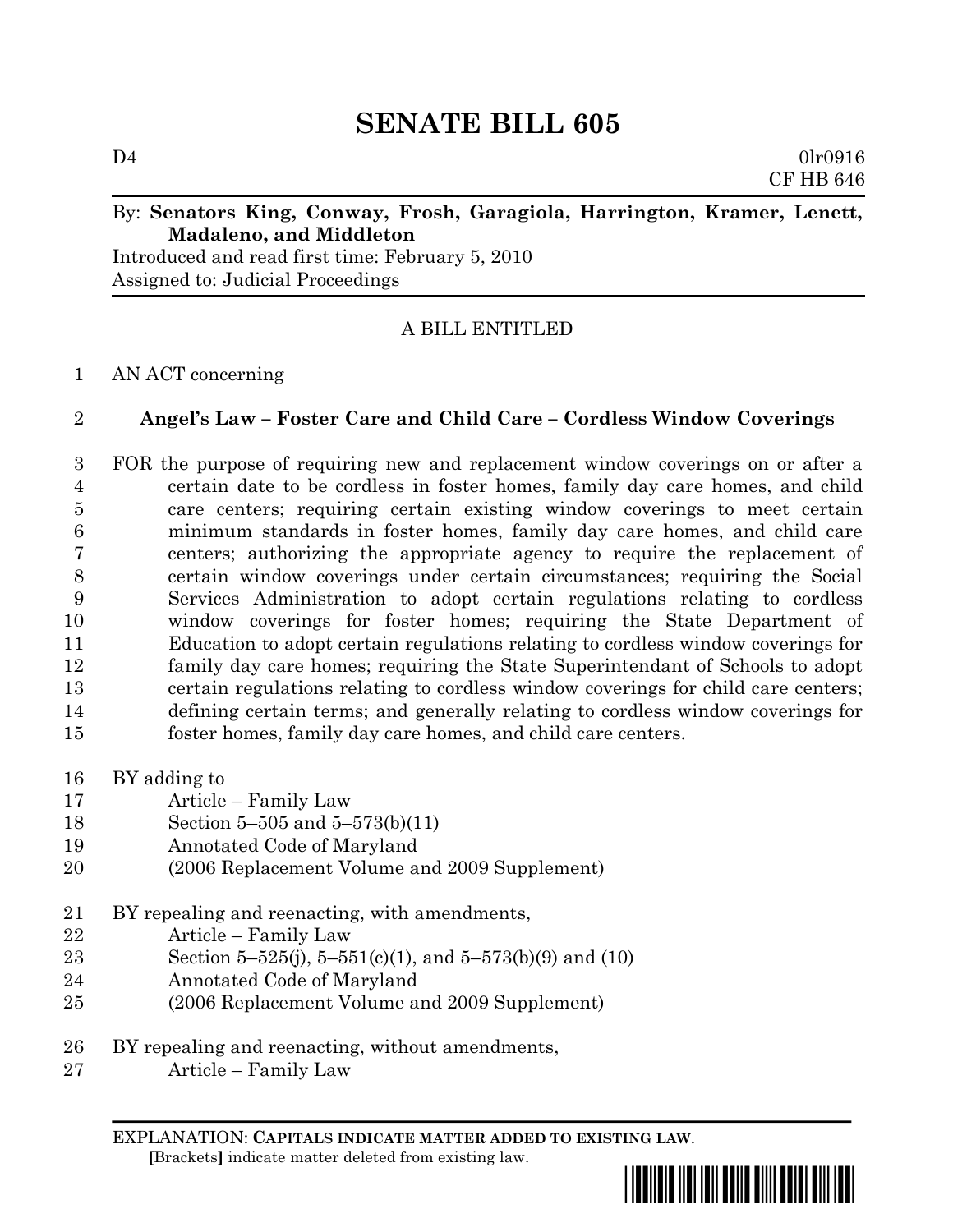1 Section 5–551(a) and (b) and 5–573(a) Annotated Code of Maryland (2006 Replacement Volume and 2009 Supplement) Preamble WHEREAS, In November 2009, a Maryland foster child was accidentally 6 strangled after his head became entangled in window blind cords; and WHEREAS, The death of a second Maryland toddler in November 2009 prompted federal officials to issue a safety alert about the risks of window covering 9 cords; and WHEREAS, Approximately one child a month in the United States dies from 11 strangling in cords from window blinds or shades; and WHEREAS, Since 1990, there have been approximately 200 infant and child 13 deaths nationwide due to cords from window coverings; and WHEREAS, The United States Consumer Product Safety Commission now recommends using only cordless window treatments in any home where children live 16 or visit; and WHEREAS, Window coverings with cords are considered one of the top five 18 hidden household safety hazards; and WHEREAS, In one of the largest recalls in history, the Consumer Product Safety Commission called for the repair of nearly every Roman shade and blind amid 21 growing concerns over child strangulation; now, therefore, SECTION 1. BE IT ENACTED BY THE GENERAL ASSEMBLY OF MARYLAND, That the Laws of Maryland read as follows: **Article ² Family Law 5²505. (A) (1) IN THIS SECTION THE FOLLOWING WORDS HAVE THE MEANINGS INDICATED. (2) ´BEADED CHAINµ MEANS A SERIES OF SMALL SPHERES, EQUALLY SPACED ON A CORD OR CONNECTED BY METAL SHAFTS USED TO RAISE AND LOWER A WINDOW COVERING. (3) ´&ORD LOOPµ MEANS A CURVING OR DOUBLING OF A BEAD CHAIN OR CORD TO FORM A CLOSED LOOP.**

**SENATE BILL 605**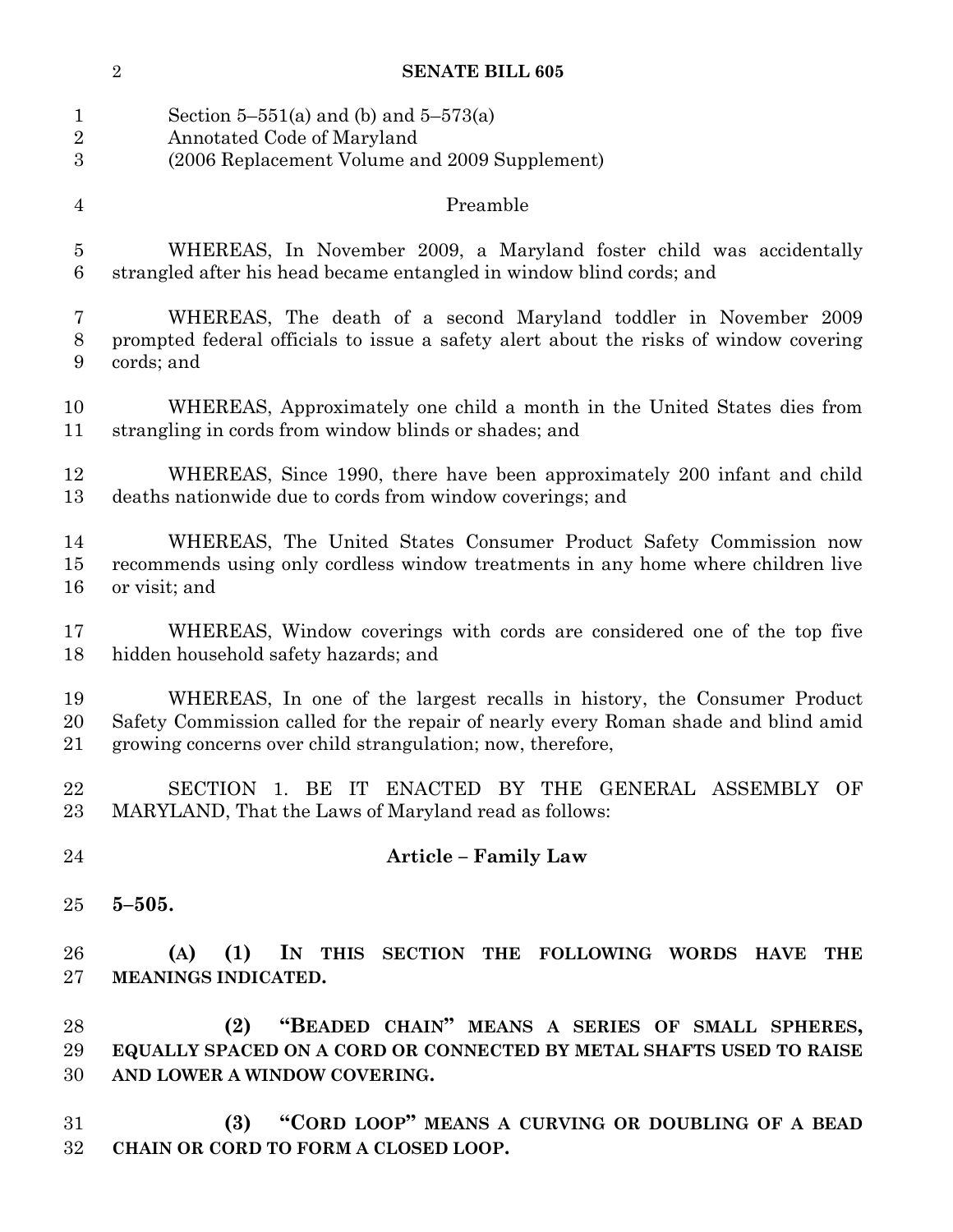1 (4) **CORD STOP MEANS A DEVICE THAT RESTRICTS THE CORD FROM PASSING THROUGH A CORD LOCK IN THE DIRECTION THAT WOULD** 

 **OTHERWISE SHORTEN THE LIFT CORD AND ALLOW FOR A LOOP TO FORM WITH THE CORRESPONDING INNER CORD. (5) CORDLESS WINDOW COVERING**<sup>**? MEANS:**</sup> **(I) A HORIZONTAL BLIND OR CELLULAR SHADE THAT HAS NO DRAW CORD AND THE INTERNAL LIFT CORD RUNS IN THE SLATS OF THE HORIZONTAL BLIND SO THAT THE CORD IS INCAPABLE OF FORMING A LOOP GREATER THAN 7.25 INCHES**; **(II) A ROMAN SHADE, ROLL-UP BLIND, OR WOVEN SHADE THAT HAS NO DRAW CORD AND THE LIFT CORD IS COMPLETELY ENCLOSED SO THAT IT IS NOT ACCESSIBLE: (III) A VERTICAL BLIND THAT HAS A WAND AS ITS OPERATING MECHANISM AND DOES NOT CONTAIN ANY BEADED CHAINS, CORDED PULLEYS, OR OTHER CORD LOOP OPERATING MECHANISMS[ AND (IV) A ROLLER SHADE THAT DOES NOT CONTAIN A CORD OR BEADED CHAIN. (6) ´'RAW CORDµ MEANS ANY FORM OF ROPE, STRAP, OR STRING USED TO RAISE OR LOWER A WINDOW COVERING. (7) ´+EAD RAILµ MEANS AN ELEMENT OF A WINDOW COVERING THAT: (I) IS ATTACHED TO THE INSTALLATION BRACKETS; AND (II) ENCLOSES THE OPERATIONAL COMPONENTS OF THE WINDOW COVERING. (8) ´,NTERNAL LIFT CORDµ MEANS A CORD THAT IS CONTAINED INSIDE THE BODY AND RAILS OF THE BLIND OR SHADE. (9) ´3ULL CORDµ MEANS AN EXTERNAL CHAIN, ROPE, STRAP, OR STRING USED TO RAISE AND LOWER OR OPEN AND CLOSE WINDOW COVERINGS. (10) ´7ASSELµ MEANS A DEVICE USED TO COVER THE END OF A FREE HANGING CORD OF A WINDOW COVERING.**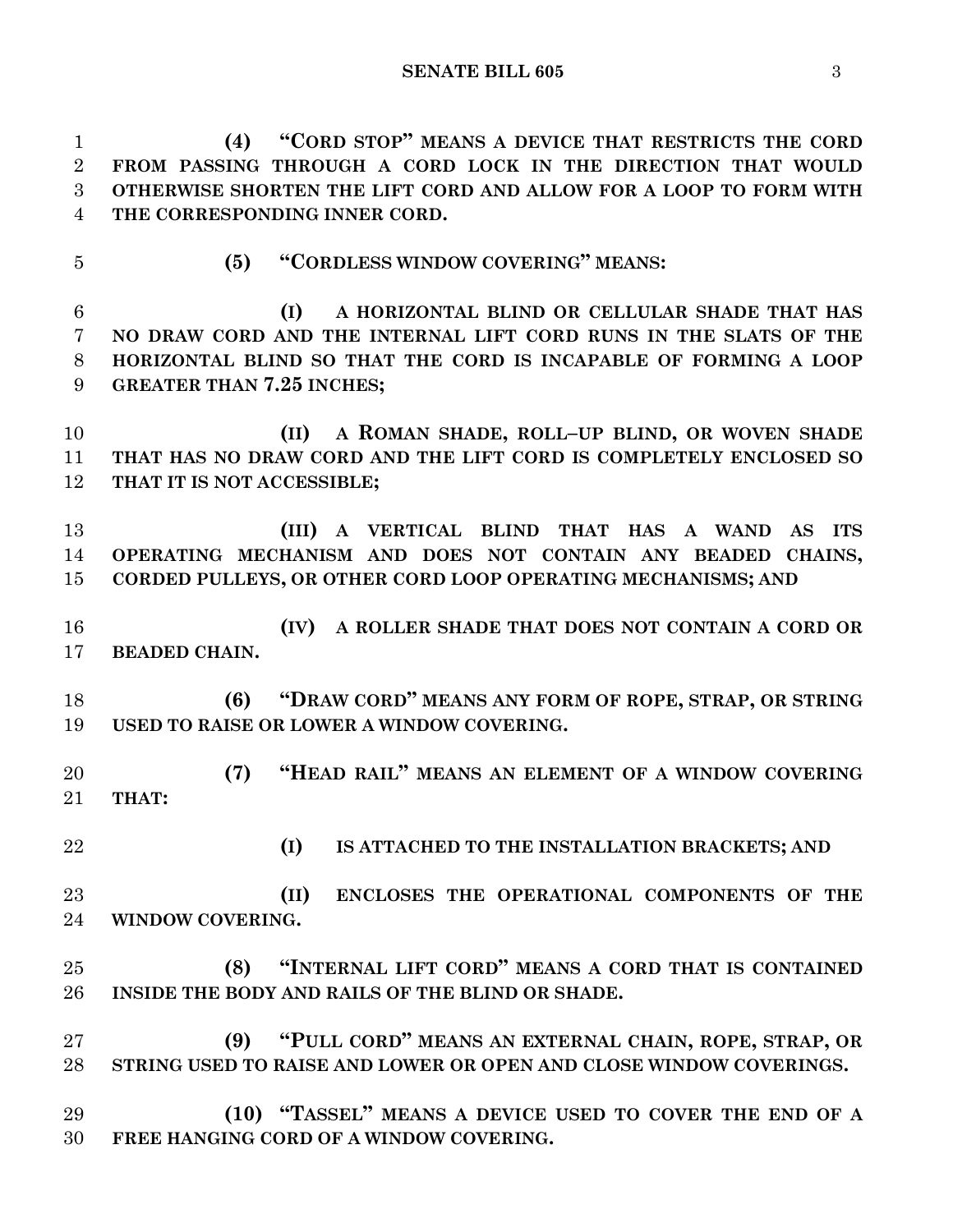|                | <b>SENATE BILL 605</b><br>$\overline{4}$                                                                    |
|----------------|-------------------------------------------------------------------------------------------------------------|
| $\mathbf{1}$   | (11) "WAND" MEANS A ROD USED TO:                                                                            |
| $\overline{2}$ | (I)<br>ROTATE A VERTICAL BLIND; OR                                                                          |
| 3              | (II)<br>TILT A HORIZONTAL BLIND.                                                                            |
| 4              | (B)<br>THIS SECTION APPLIES ONLY TO FOSTER HOMES, FAMILY DAY CARE                                           |
| 5              | HOMES, AND CHILD CARE CENTERS IN THE STATE.                                                                 |
| 6              | (C)<br>(1)<br>ALL NEW AND REPLACEMENT WINDOW COVERINGS                                                      |
| 7<br>8         | INSTALLED ON OR AFTER OCTOBER 1, 2010, SHALL BE CORDLESS WINDOW<br><b>COVERINGS.</b>                        |
| 9<br>10        | ALL WINDOW COVERINGS IN PLACE BEFORE OCTOBER 1,<br>(2)<br>2010, SHALL MEET THE FOLLOWING MINIMUM STANDARDS: |
| 11             | ROMAN SHADES, ROLL-UP SHADES, WOVEN SHADES,<br>(I)                                                          |
| 12             | AND ALL WINDOW COVERINGS WITH EXPOSED AND UNSECURED CORDS                                                   |
| 13             | CAPABLE OF FORMING A LOOP OF GREATER THAN 7.25 INCHES MAY NOT BE                                            |
| 14             | USED;                                                                                                       |
| 15             | HORIZONTAL BLINDS, CELLULAR SHADES, AND ALL<br>(II)                                                         |
| 16             | WINDOW COVERINGS THAT HAVE DRAW CORDS FOR THEIR OPERATION SHALL:                                            |
| 17             | HAVE THE DRAW CORD CUT WITHIN 7 TO 10<br>1.                                                                 |
| 18             | INCHES OF THE HEAD RAIL OF THE PRODUCT WHEN THE WINDOW COVERING IS                                          |
| 19             | IN THE CLOSED AND FULLY EXTENDED POSITION;                                                                  |
| 20             | 2.<br>HAVE THE PULL CORD MAINTAINED TO BE FREE                                                              |
| 21             | OF KNOTS AND TANGLING, AND HAVE ITS OWN SEPARATED TASSEL OR                                                 |
| 22             | <b>BREAKAWAY DEVICE;</b>                                                                                    |
| $23\,$         | 3.<br>HAVE A CORD CLEAT INSTALLED WITHIN 10                                                                 |
| 24             | INCHES OF THE HEAD RAIL OF THE PRODUCT AND UTILIZED AT ALL TIMES                                            |
| $25\,$         | WHEN THE WINDOW COVERING IS IN THE RAISED POSITION;                                                         |
| 26             | HAVE CORD STOPS ON THE DRAW CORD OF ALL<br>4.                                                               |
| $27\,$         | WINDOW COVERINGS AND POSITIONED WITHIN 2 TO 4 INCHES OF THE HEAD                                            |
| 28             | RAIL WHEN THE WINDOW COVERING IS IN THE CLOSED AND FULLY EXTENDED                                           |
| 29             | POSITION; AND                                                                                               |
| 30             | HAVE ALL EXCESS HORIZONTAL BLIND SLATS<br>5.                                                                |
| 31             | REMOVED SO AS TO FIT WITHIN THE CONFINES OF THE WINDOW OPENING                                              |
|                |                                                                                                             |

**WITHOUT THE ACCUMULATION OF EXTRA BLIND SLATS; AND**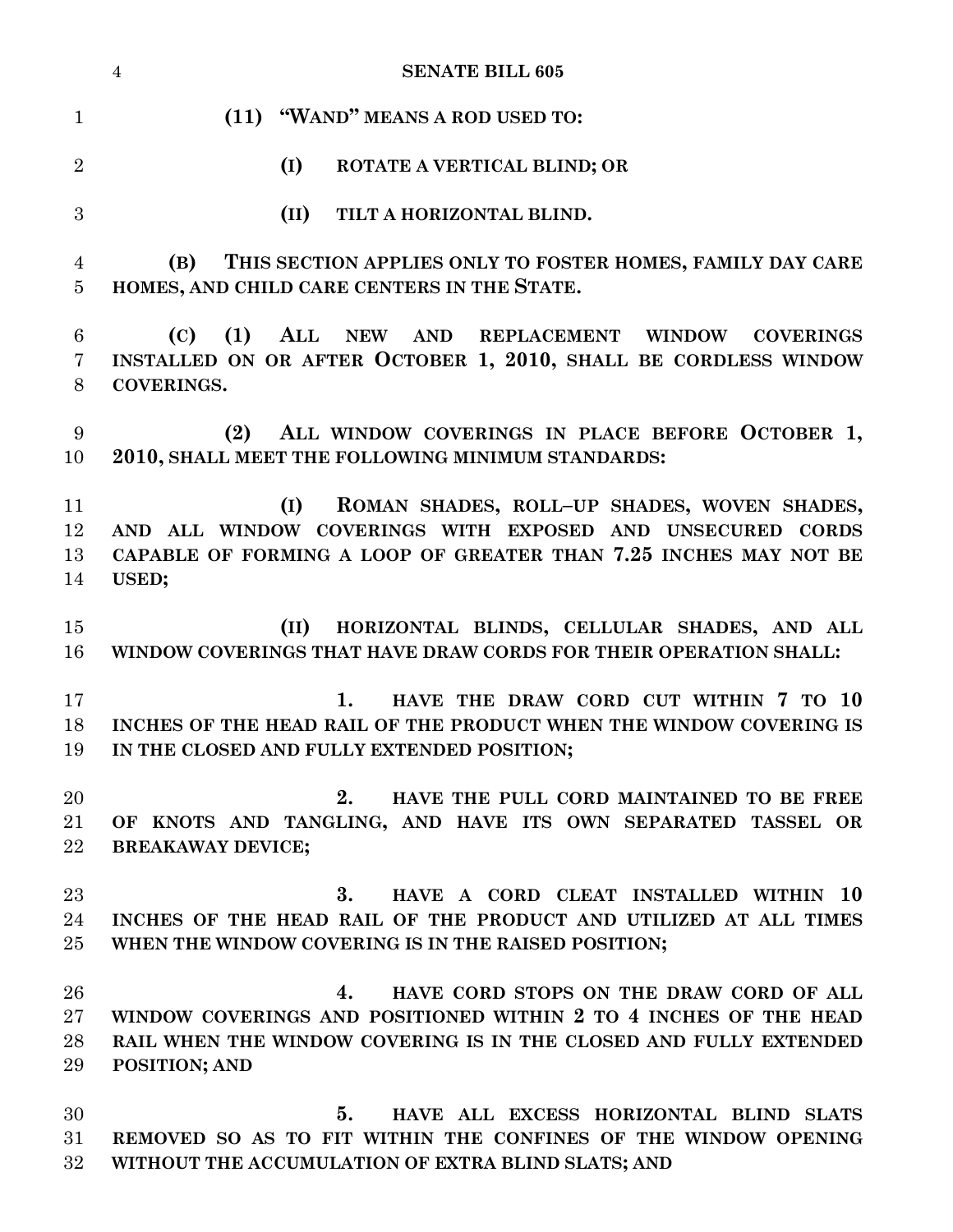**(III) FOR VERTICAL BLINDS AND OTHER WINDOW COVERING PRODUCTS WITH LOOPS UTILIZED IN THEIR OPERATION, THE LOOPS SHALL BE SECURED UTILIZING DEVICES THAT SHALL BE FIRMLY AFFIXED SO THAT THE CORD LOOP IS SECURED AND THE CORD IS TIGHT AT ALL TIMES.**

 **(3) IF A PERSON FAILS TO COMPLY WITH THE REQUIREMENTS OF SUBSECTION (C)(2) OF THIS SECTION, THE APPROPRIATE AGENCY MAY REQUIRE REPLACEMENT OF EXISTING WINDOW COVERINGS WITH CORDLESS WINDOW COVERINGS.**

- $9\quad 5-525.$
- (j) The Administration shall adopt regulations that:
- 
- (1) establish goals and specify permanency planning procedures that:

 (i) maximize the prospect for reducing length of stay in 13 out-of-home placement in the best interests of children; and

- 
- 14 (ii) implement the intent of this section;

 (2) prohibit a local department from seeking the custody or 16 guardianship of a child for placement in foster care solely because the child's parent or 17 guardian lacks shelter or has a disability or solely because the child's parents are financially unable to provide treatment or care for a child with a developmental 19 disability or mental illness;

 (3) specify the compelling reasons for placing a child in a local 21 jurisdiction other than the local jurisdiction where the child's parent or guardian 22 resides, under subsection  $(f)(3)(ii)$  of this section;

 (4) require the local department to make appropriate referrals to 24 emergency shelter and other services for families with children who lack shelter;

 (5) establish criteria for investigating and approving foster homes**, INCLUDING REQUIREMENTS FOR CORDLESS WINDOW COVERINGS IN 27 ACCORDANCE WITH § 5-505 OF THIS SUBTITLE**; and

 (6) for cases in which the permanency plan recommended by the local department or under consideration by the court includes appointment of a guardian 30 and rescission of the local department's custody or guardianship of a child:

 (i) establish criteria for investigating and determining the 32 suitability of prospective relative or nonrelative guardians; and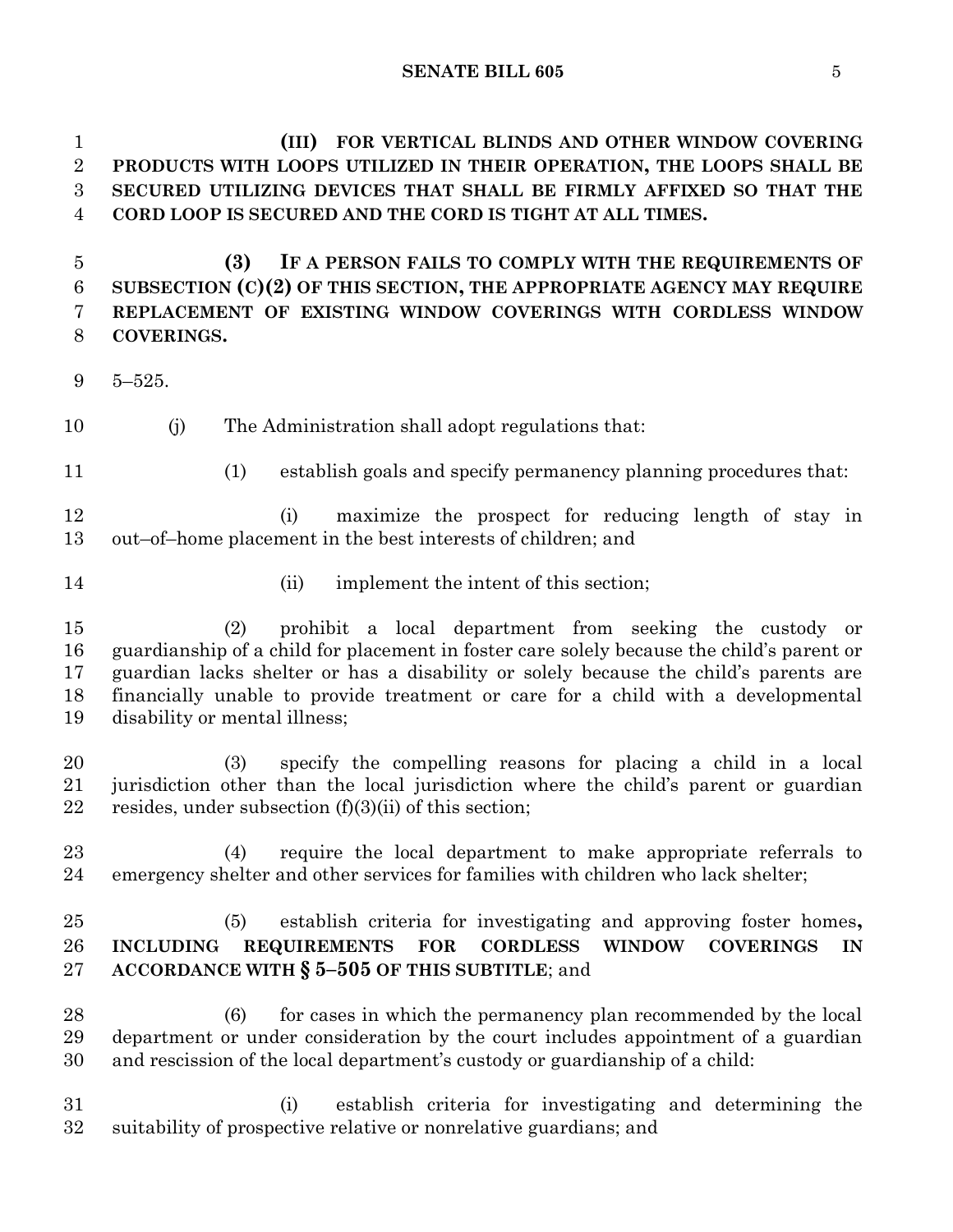1 (ii) require the filing of a report with the court as provided in § 2 3-819.2 of the Courts Article.  $3, 5-551.$ 4 (a) The Department shall adopt regulations that relate to the registration of 5 family day care homes. 6 (b) So far as practicable, the regulations shall be uniform with the rules and 7 regulations adopted by other State agencies as those rules and regulations relate to 8 other types of day care. 9 (c) At a minimum, the regulations of the Department shall provide for: 10 (1) minimum standards of environmental health and safety, including 11 provisions for: 12 (i) adequate and safe physical surroundings**, INCLUDING**  13 **REQUIREMENTS FOR CORDLESS WINDOW COVERINGS IN ACCORDANCE WITH §** 14 **5-505 OF THIS SUBTITLE**; 15 (ii) the physical and mental health of day care providers; and 16 (iii) investigation of any criminal record of a day care provider;  $17 \quad 5 - 573.$ 18 (a) The State Superintendent shall adopt rules and regulations for licensing 19 and operating child care centers. 20 (b) These rules and regulations shall: 21 (9) (i) require that a child care center that receives notice of a 22 contaminated drinking water supply from the child care center's supplier of water, in 23 accordance with  $\S 9-410$  of the Environment Article or otherwise, send notice of the 24 drinking water contamination to the parent or legal guardian of each child attending 25 the child care center; and 26 (ii) require that the notice sent by the child care center shall: 27 1. be sent within 10 business days after receipt of the 28 notice of contamination from the child care center's water supplier;  $29$  be in writing; 30 3. identify the contaminants and their levels in the 31 center's water supply; and